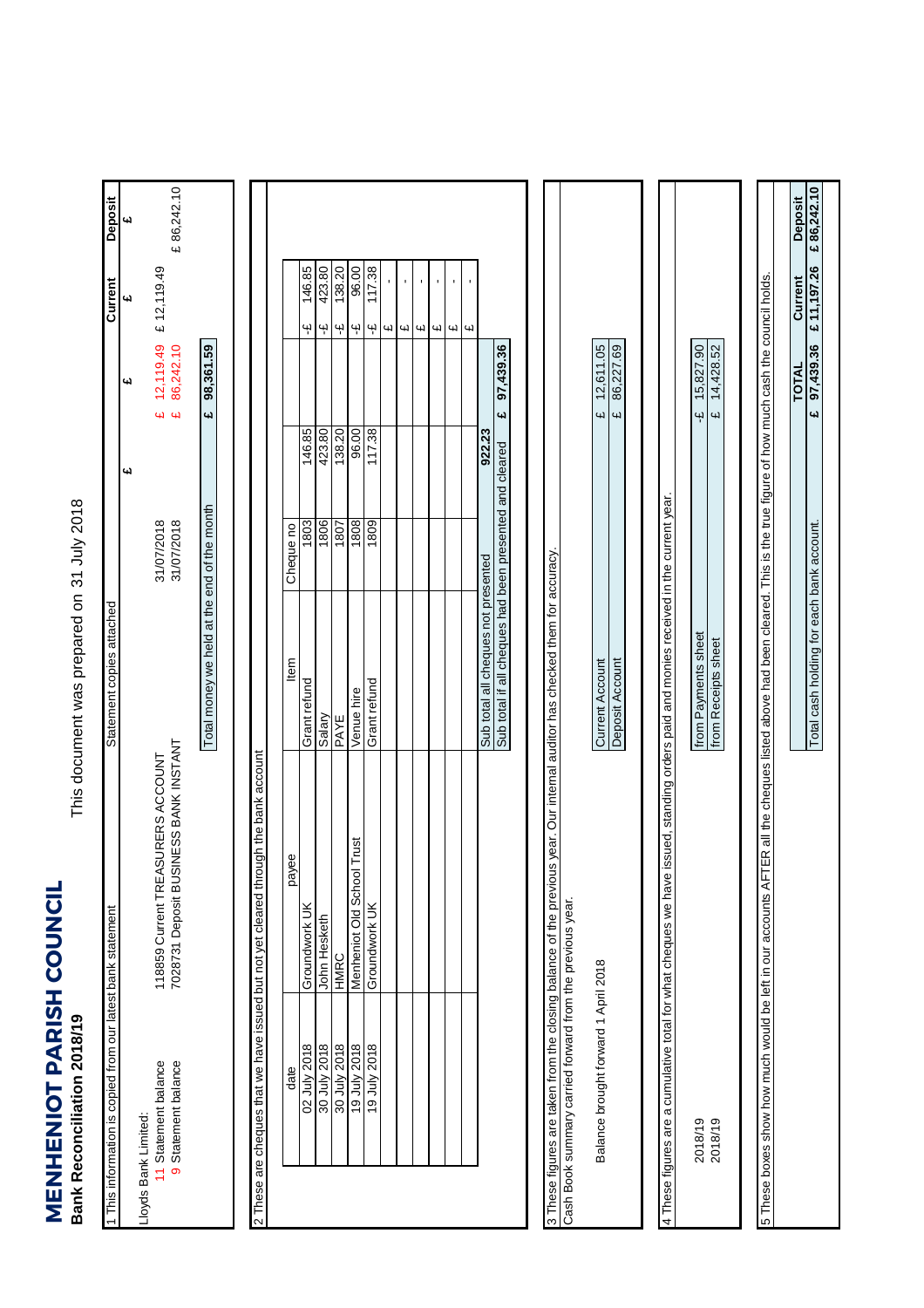

**MENHENIOT PARISH COUNCIL MR JOHN HESKETH LAMBEST COTTAGE MENHENIOT LISKEARD** CORNWALL **PL14 3RE** 



001805

J3188100AMAMAA0000000532001002393000

00000000201H5d

**TREASURERS ACCOUNT** 

**MENHENIOT PARISH COUNCIL** 

### **Account Summary**

30 Jul 18 Cheque

30 Jul 18

Your account statement Statement sheet number: 11 Issue date: 31 July 2018<br>Page: 1 of 2

Write to us at: **PO Box 1000 Andover BX1 1LT** 

70.80

Call us on: 0345 072 5555 (from UK) +44 1733 347338 (from Overseas) Visit us online: www.lloydsbank.com

Your branch: LISKEARD Sort code: 30-95-08 Account number: 00118859 BIC: LOYDGB21465 IBAN: GB28 LOYD 3095 0800 1188 59

| Balance On 29 June 2018<br><b>Total Paid In</b><br><b>Total Paid Out</b><br>Balance On 30 July 2018<br><b>Account Activity</b> |                        |                                           |              |             |             |
|--------------------------------------------------------------------------------------------------------------------------------|------------------------|-------------------------------------------|--------------|-------------|-------------|
| Date                                                                                                                           | Payment type           | <b>Details</b>                            | Paid out (£) | Paid in (£) | Balance (£) |
| 29 Jun 18                                                                                                                      |                        | <b>BALANCE BROUGHT FORWARD</b>            |              |             | 14,841.79   |
| 2 Jul 18 Cheque                                                                                                                |                        | 001801                                    | 436.32       |             | 14,405.47   |
| 2 Jul 18 Cheque                                                                                                                |                        | 001797                                    | 875.00       |             | 13,530.47   |
| 3 Jul 18 Cheque                                                                                                                |                        | 001800                                    | 36.98        |             | 13,493.49   |
| 3 Jul 18 Cheque                                                                                                                |                        | 001799                                    | 423.80       |             | 13,069.69   |
| 3 Jul 18 Deposit                                                                                                               |                        | 500179                                    |              | 53.89       | 13,123.58   |
| 4 Jul 18 Cheque                                                                                                                |                        | 001802                                    | 49.02        |             | 13,074.56   |
|                                                                                                                                | 18 Jul 18 Debit Card   | <b>LISKEARD STAT.</b><br>CD 8010          | 2.48         |             | 13,072.08   |
|                                                                                                                                | 23 Jul 18 Direct Debit | <b>EDFENERGY CUST PLC ·</b><br>9000100000 | 61.79        |             | 13,010.29   |
| 25 Jul 18 Cheque                                                                                                               |                        | 001804                                    | 820.00       |             | 12,190.29   |

**BL3288106JB** 

## **Messages**

Please note that only compensation related queries should be referred to the FSCS on the reverse of this statement. For our data privacy notice, please see: http://www.lloydsbank.com/business/privacy.asp

Lloyds Bank plc, 25 Gresham Street, London, EC2V 7HN. Registered in England and Wales no. 2065. Authorised by the Prudential Regulation Authority and regulated by the Financial Conduct Authority and the Prudential Regulation Authority under number 119278.

**BALANCE CARRIED FORWARD** 

12,119.49

12,119.49